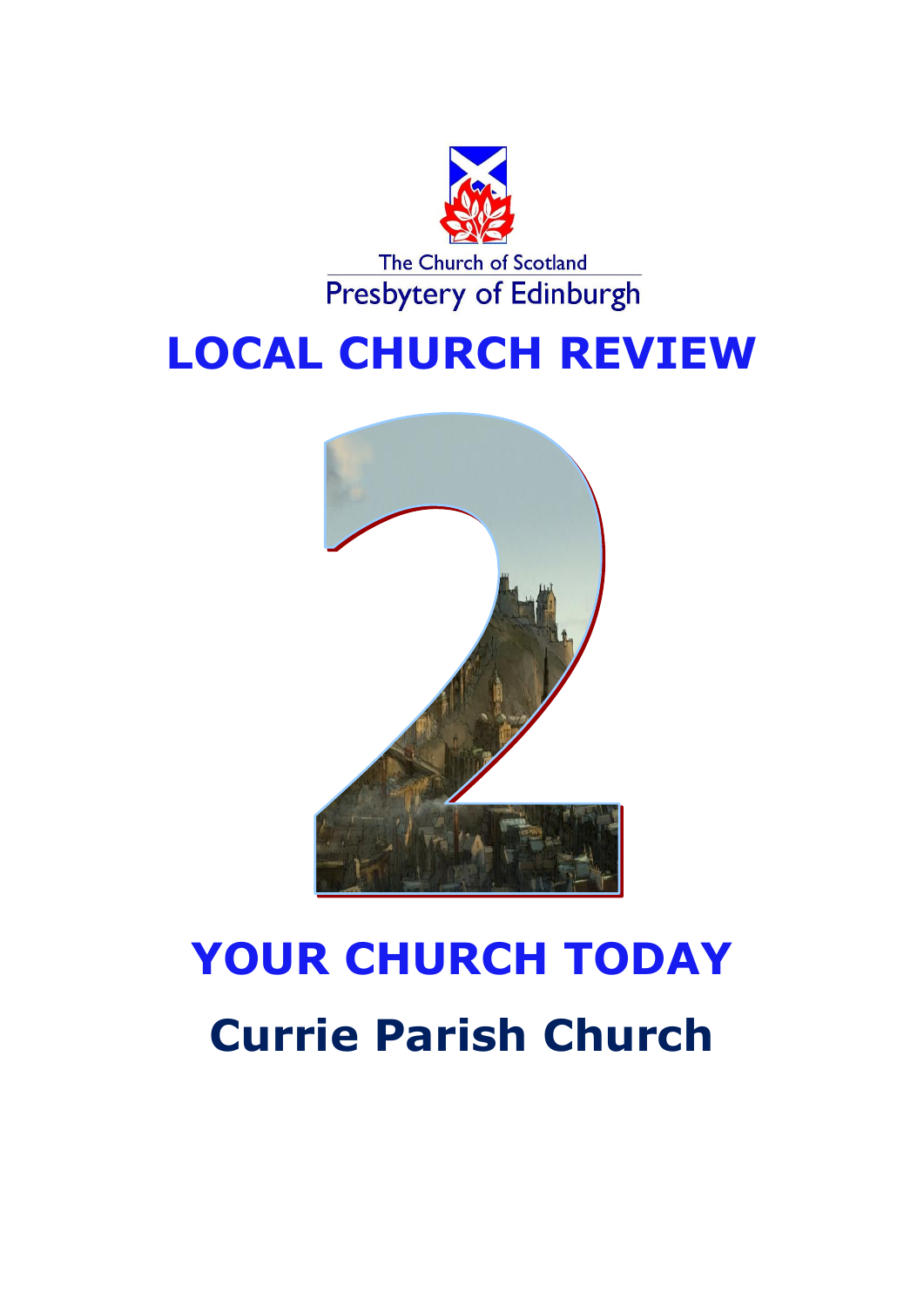## **Contents**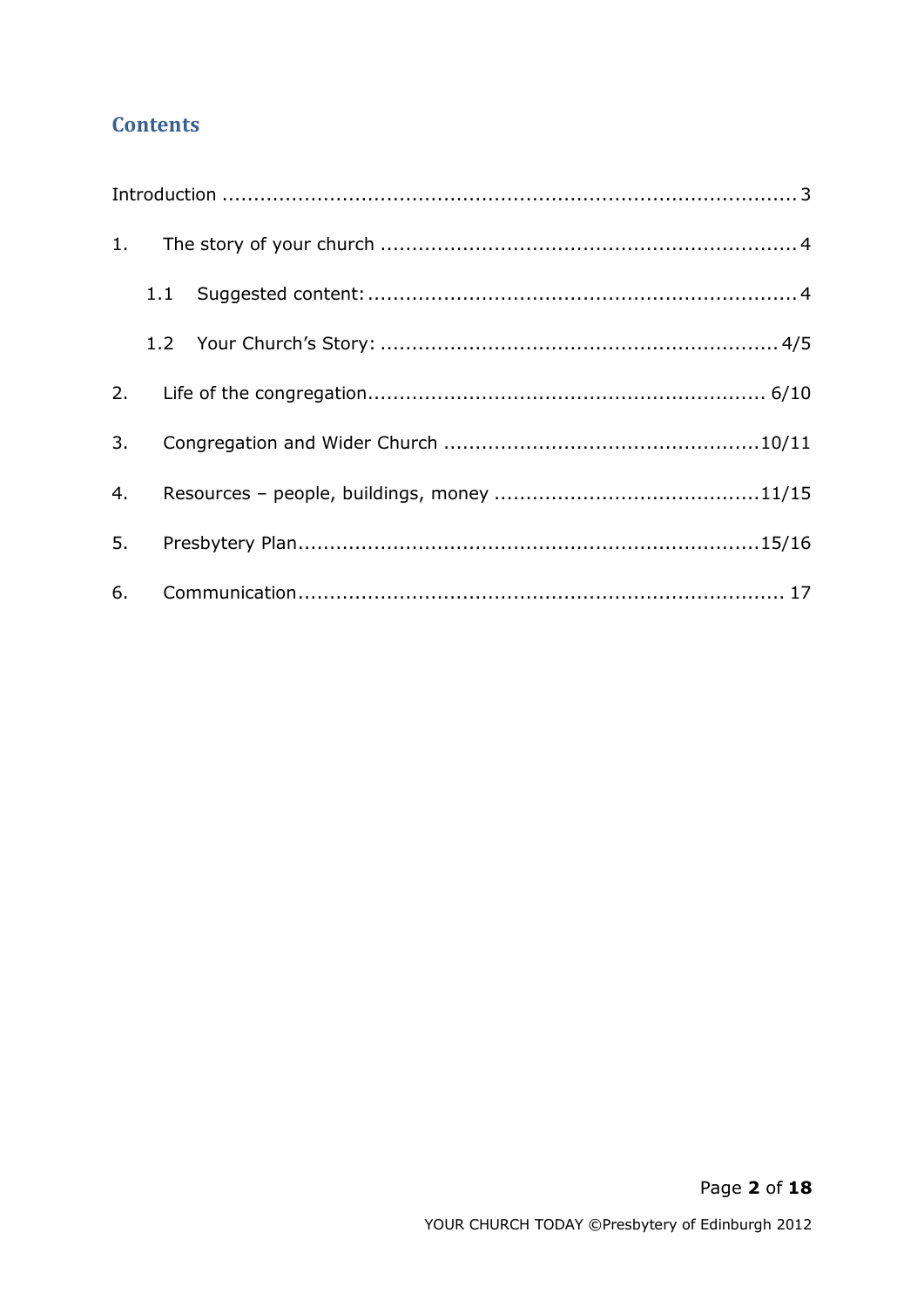## <span id="page-2-0"></span>**Introduction**

The Local Church Review (LCR) report that follows is your report; a report on your congregation and parish written by you – office bearers, members and minister. Some things have already been completed; for instance, much of the statistical information has been completed from Presbytery records. But what we want to see most are your opinions, thoughts, concerns, hopes and aspirations.

Every parish church is unique; every story is different; you know your own story better than anyone else. That is why you are asked to write your story, tell us of church life in your parish, tell us of your worship, evangelism, service, discipleship, fellowship and so much more. Your story is vital in understanding the life of your congregation.

Before visiting your congregation the team from Presbytery will have read your report with great care and will use it as a basis for their meetings with you and for the questions they ask. The written word conveys only part of a picture and visits and dialogue add so much more. These visits are a sign that we are in this together – local church and Presbytery and we hope that all that follows reflects togetherness. Whilst some of what is asked is factual, such as numbers and compliance with legal requirements, the overall context is mission.

We hope that the questions asked are clear and that the processes to be followed are understood. A set of Guidance Notes is appended. However, the leader of the visiting team and/or the Convener of Superintendence is happy to be contacted for discussion or clarification.

The leader of the visiting team is Rev Dr Derek Browning; Tel - 0131 447 1617; email Derek.Browning@btinternet.com. My own contact details are; Tel 0131 449 2670; email - [chasg@blueyonder.co.uk.](mailto:chasg@blueyonder.co.uk) The Presbytery Clerk, Rev George Whyte is also available to you; Tel 0131 225 9137; email - [edinburgh@cofscotland.org.uk.](mailto:edinburgh@cofscotland.org.uk)

The pack has been produced using MS Word and you are asked to complete and respond electronically. Do not feel constrained by the size of the response boxes. As you type the boxes will expand to accommodate your text. Responses do not need to be wordy as the visiting team for the Superintendence Committee will discuss responses with you and will ask for more information if required.

LCR is now new – under ACT 1 of the General Assembly of 2012 LCR replaces the former Quinquennial Superintendence system. What we are doing in Edinburgh builds on the previous Superintendence scheme, the Unless the Lord……. visits and reports, and links in with the Plan for Presbytery.

We look forward to receiving this completed report by ????????. ????????

**Charles R Godon Convener of Superintendence**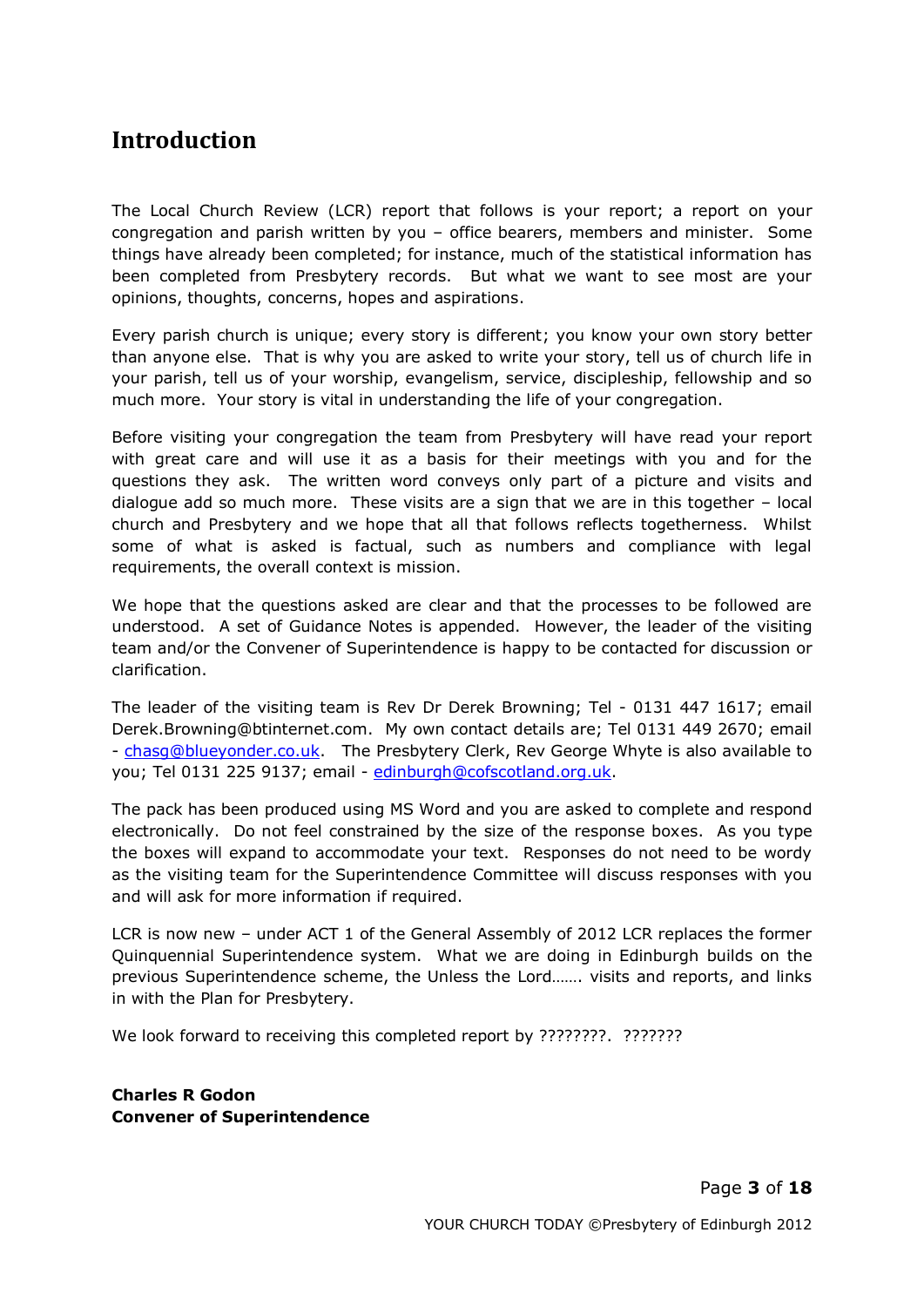## <span id="page-3-0"></span>**1. The story of your church**

#### <span id="page-3-1"></span>**1.1 Suggested content:**

Please tell us something of your church's history. Think back over the last ten years. Share the recent story of your congregation – the celebrations, the struggles, the dreams. Where have you seen God at work? How did you get where you are in church life? Where do you think you are?

The report that follows asks many questions and the answers given will tell much. Therefore, your story below need not be more than a very few paragraphs.

#### <span id="page-3-2"></span>**1.2 Your Church's Story:**

**Currie Kirk is very much a "local" church with most of the membership living within a mile or so of the church. The past 10 years has witnessed two ministries; Rev Keith Ross (2000 to 2007) and Rev Lezley Stewart from 2008.** 

**The ministry of Rev Keith Ross followed that of the charismatic Rev Dr Willis Jones who was always going to be a "difficult act to follow". Looking back on Mr Ross' ministry, the story line of our church through that time would recount the following:**

**Worship**

**In 2002 two contrasting services running simultaneously were established, one in the church, the other in the Gibson Craig Halls. The service in the church was termed "traditional" and the other "contemporary" taking the form of image based, interactive worship. While the "contemporary" format appeared attractive to the younger element in the congregation, the fact that both services were at the same time was an on-going source of concern and in late 2008 we moved to one service. One lasting benefit of the two service experience was the formation of a Worship Team which continues to provide worship support and cover during the minister's holidays.**

**Associate Membership**

**In 2003 an invitation was extended to all members to reflect on their commitment and place in the spiritual life of the congregation, leading them to decide whether or not they wished to continue in full fellowship of Currie Kirk, or accept the reality that the Church was no longer pivotal to their day-to-day lives. Associate Membership was created to enable those who wished to remove themselves from the active Communion Roll to do so with dignity, and without the feeling or sense of exclusion. 472 people transferred to Associate Membership, i.e 35% of the then full membership.**

**Gibson Craig Halls**

**In January 2004 we celebrated the opening of the enlarged and reconfigured Gibson Craig Halls. These Halls are where much of our outreach takes place, and the high usage by Church and community organisations has more than justified the £350,000 expenditure.**

#### **Children and Young People**

**A regular feature was the focus on activities for children and young people during school holidays, e.g. puppet shows, Fischy Music, holiday clubs.**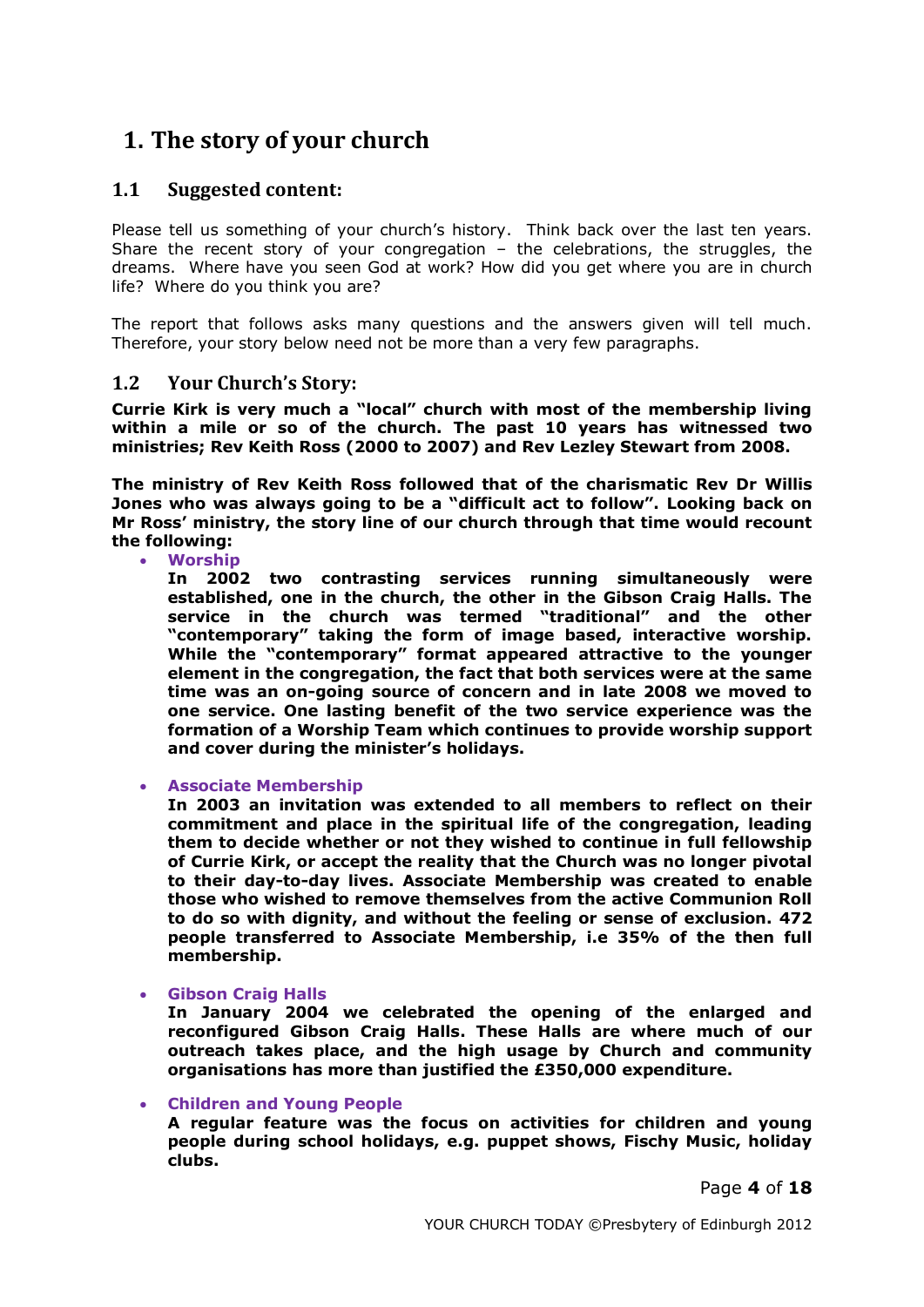**A new chapter in the life story of Currie Kirk began in 2008 with the ministry of Rev Lezley Stewart. The main milestones would be:**

**Worship**

**Numbers attending "contemporary" worship had been small (around 20 adults plus Sunday School) and in late 2008 we reverted to one diet of worship incorporating into the traditional service some aspects of "contemporary" worship.**

**In 2010 we introduced a Blue Christmas Service which allowed space for reflection and contemplation for those feeling "blue" as Christmas approached.**

**In the Spring of 2012 we began a monthly 15 minute time of prayer after Sunday Worship. A focal point for this is the Prayer Tree on which requests for prayer are placed and included in the prayer service.**

#### **Unitary Constitution**

**In January 2009 we adopted the Unitary Constitution which has helped us through our Committee structure to encourage more people to be involved in the life and work of the Church, enabling us to play to eachothers' strengths, maximising upon the use of individual's gifts, and quickening our response to the changing needs in today's fast moving world. At the same time, recognising that not all elders are pastorally gifted, we took the opportunity to move away from district visitation by elders and established a pastoral team approach.**

**Messy Church**

**In September 2011 we started Messy Church on a monthly basis eight times a year. This has been well received within the community attracting families who would not normally attend a church service to the relaxed, informal environment.**

#### **Holiday Club**

**As part of our focus on young families and building community we reintroduced a week long summer Holiday Club in 2012. This was a good outreach experience attracting 58 children and a similar number in 2013.**

**Looking to the future the missional challenge that lies ahead is how to grow the church against a background of an elderly congregation, a parish with over 50% of the population in the young/mature adult workers category but many of whom seem to have little interest in any current forms of institutional religion, and, because of our aging congregation, a financial position which is projected to reduce by 30/40% over the next ten years.**

**As a church we also need to keep abreast of progress in terms of approval, or otherwise, of the Murray Estates plan for the Gogar, Gogarbank and Riccarton areas which involves the development of 4,000 housing units with a completion rate 200–300 units/per annum beginning in 2015 and scheduled for completion in 2032. Much of the proposed area for development falls within the Currie parish and would represent a serious challenge on how to be church to this new community.**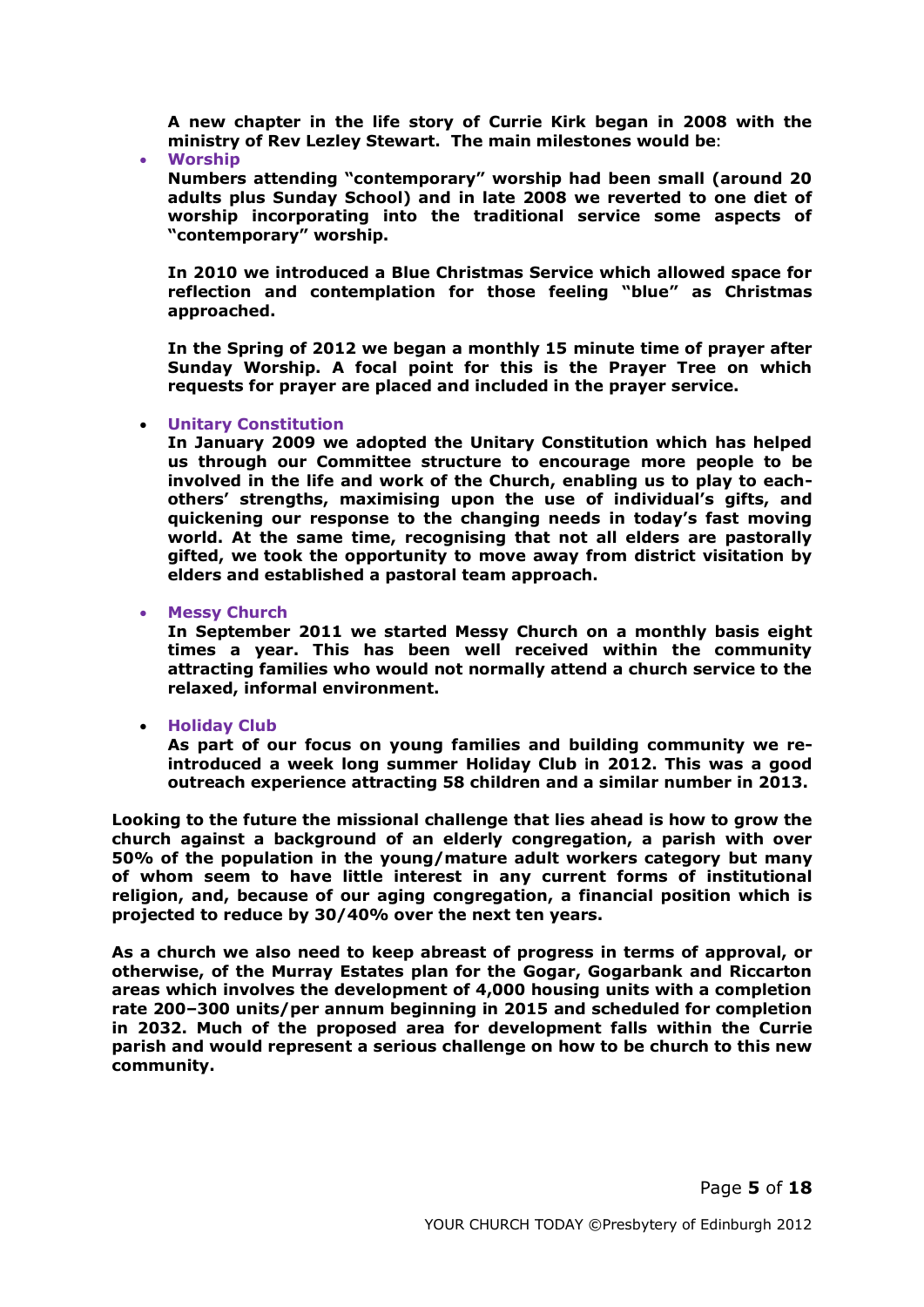## <span id="page-5-0"></span>**2. Life of the congregation**

Tell us about congregational life and its worship, fellowship, service, discipleship and evangelism. Please type responses in relevant box and it will expand to fit your text.

2.1 **Worship** *– The shared experience of meeting God; we gather to express our need for God and to express our gratitude for all that God has done for us.*

- **Style(s) of worship – describe a typical service format;**
- **Number of weekly services; patterns of worship;**
- **Musical range; praise band; organ; soloists; etc;**
- **Use of audio visual equipment;**
- **Congregational member involvement in leading worship;**
- **Anything else you would like to tell us?**

#### **Responses:**

**The main service of worship takes place on a Sunday at 10am. The format is one hour in length with a mix of hymns ancient and modern. Hymn books are used, along with the NIV Bible. The service includes an all age theme conversation which relates to the sermon or shorter reflections that follow. While the format is quite traditional, the content is less so with interaction, reflection, responses, and a relaxed atmosphere. There is a large rota of readers from the congregation, and a Worship Team of 7 who contribute weekly and take whole services on occasion. Children are also involved in worship, in leading and participating in services on an occasional basis e.g. all age or regular Sunday services. There are special services throughout the year for Guild/Boys' Brigade/Heriot Watt University/Local Community Council. Children are usually present for the first part of the service before going to Kidz@Currie (Sunday School) and Creche. Worship is lectionary based from Sep-June with thematic services in July & August.**

**Monthly Communion is celebrated with 4 months being within the main service and 8 months being short services following the main service.**

**A monthly Prayer Tree Service also takes place for prayer for healing and intercession. Members help to lead this service.**

**Music is mainly played on the organ, but also on the piano as appropriate. On occasion we have instrumentalists. There is a Festival Choir who sing at Christmas and Easter, and occasional solos are included in worship.** 

**We do not have audio visual equipment yet, but it is part of our Kirk redevelopment plan which is soon to be implemented (See 3.2)**

**Worship also takes place in other formats – monthly at Messy Church,** 

Page **6** of **18**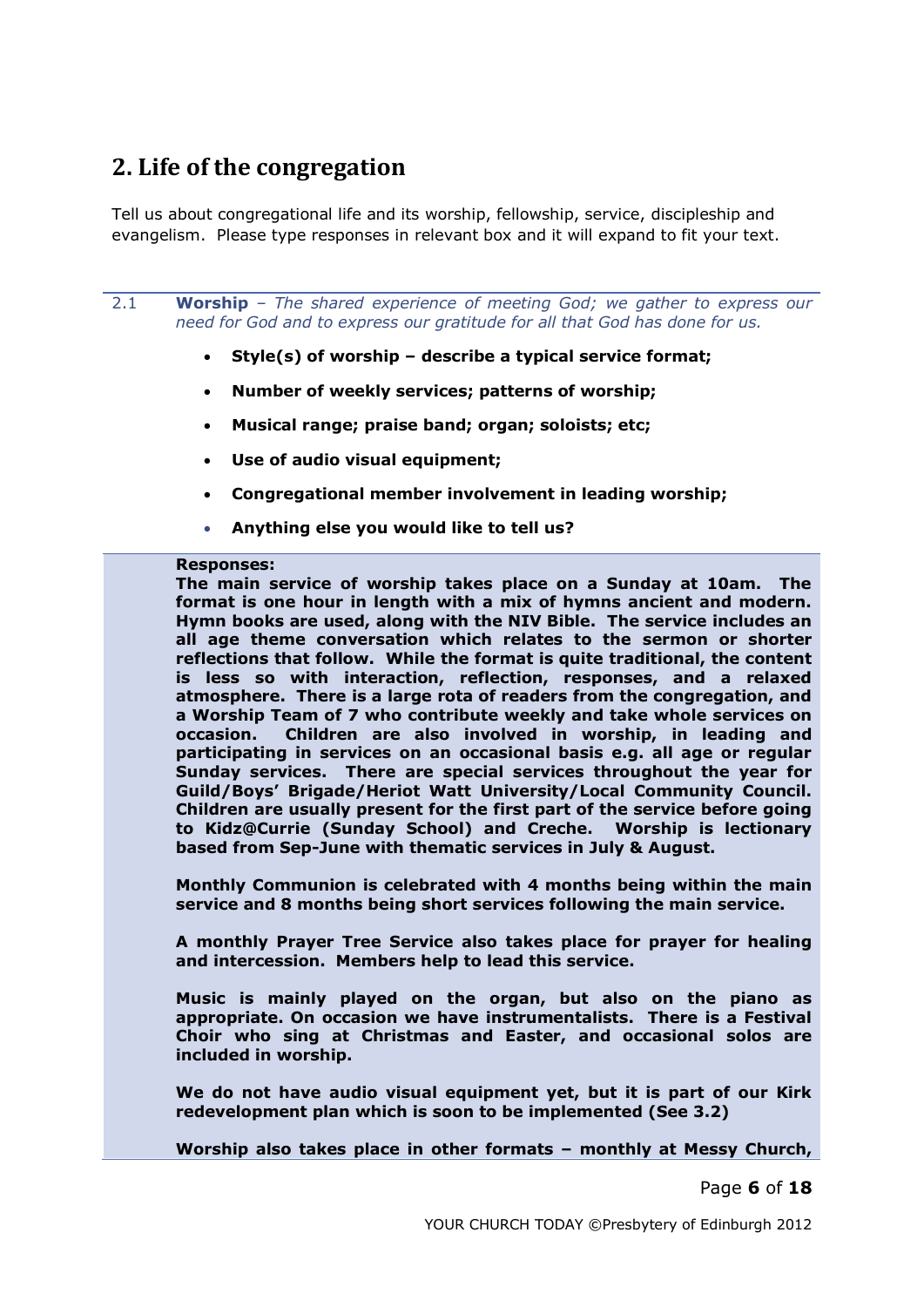**and during occasional groups such as Lenten Study, and jointly and ecumenically during Holy Week.**

**An annual Blue Service is held during the Christmas season for the bereaved and those who find Christmas difficult.**

2.2 **Evangelism -** *The calling of every Christian to be a witness to the gospel of Jesus Christ. It is all the ways in which we share our Good News and bring others to the point of beginning their own journey of faith.*

- **How do you help people to start to become Christians?**
- **Communication;**
- **Anything else you would like to tell us?**

#### **Responses:**

**It is our hope that personal evangelism is at the heart of the life of our church and congregation where each individual is challenged to integrate faith and life in every aspect of every day. Our Kirk motto is "Where faith and life cross paths", and we try to live that out in worship, service and action and in our engagement with the community.**

**We try to offer a welcoming, supportive and encouraging environment to explore faith and doubt, and provide opportunities for reflection.**

**We use various tools of communication – website, email, church magazine, parish cards, banners, posters to communicate what is going on, and we have good relationships with the local schools for advertising children's work.**

**We do not offer a discipleship programme as such [e.g. Alpha] but have offered different opportunities for exploring and deepening faith in recent years e.g. Threads, Lenten Studies (York Studies, Nick Fawcett "Discipleship", Churches Together in Britain and Ireland material) Lenten Retreat (Ignatain Spirituality), Essential 100 Bible Texts Study Course. There has also been a Pilgrimage to the Holy Land, and a retreat to Iona is planned for spring 2014.** 

**We also organise various social gatherings for building community and growing friendships throughout the church year.**

**We started running Messy Church two years ago to reach out to young people and families in the local area, as well as running a Holiday Club for one week in the summer. Messy Church meets 8 months of the year on the last Friday of the month and has been well received.**

**Evangelism is implicit rather than explicit in the life of Currie Kirk, and each member is called to be a living witness to the faith we share and proclaim.**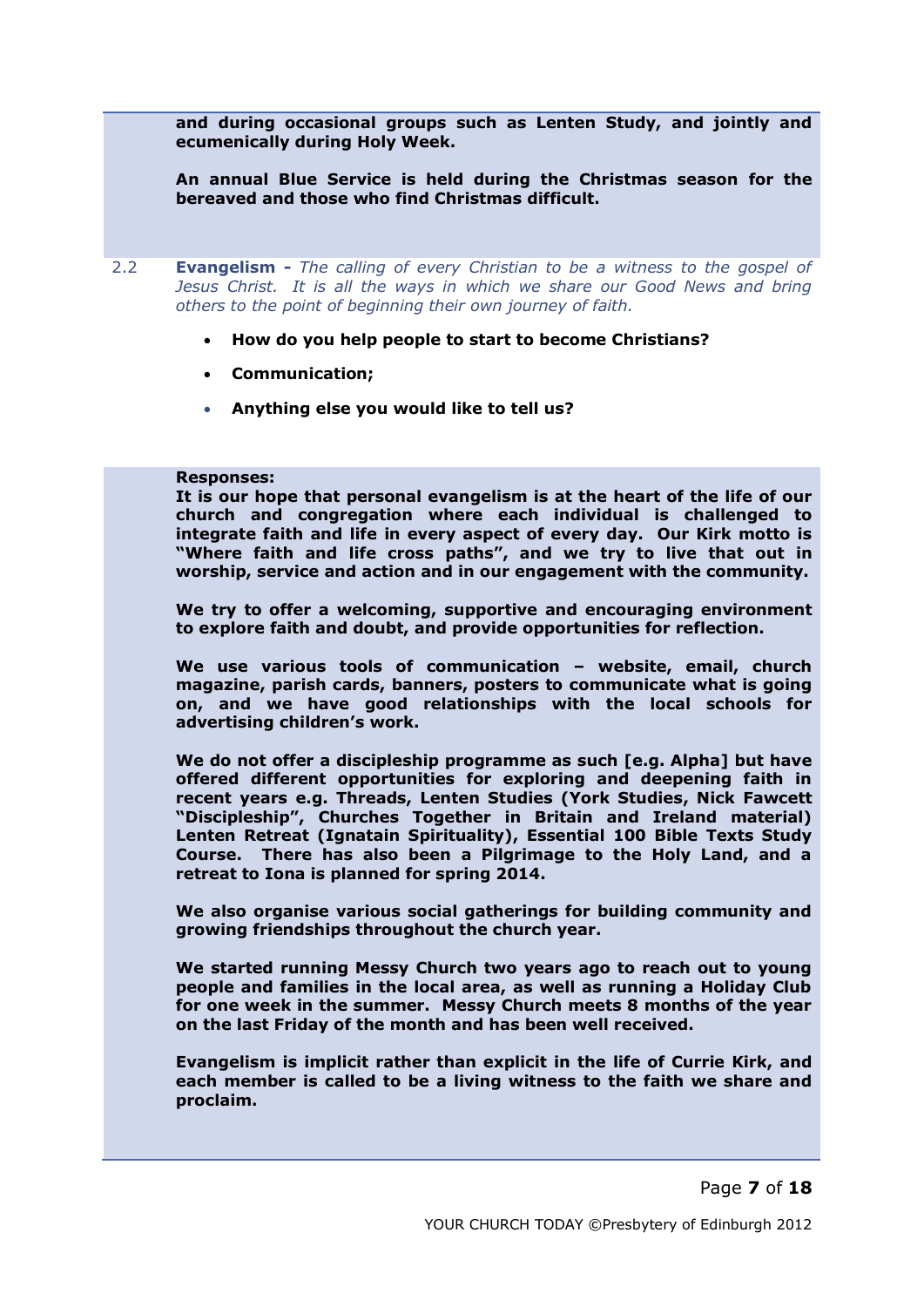2.3 **Service -** *The living out of our faith in practical ways. Jesus called us to be servants of all and this is shown to others as we care for our neighbours.*

- **What systems of Pastoral Care (elder districts, etc.) do you have?**
- **How do you respond to the needs of others in the parish and beyond?**
- **Are you involved with school or other chaplaincies?**
- **In what ways are you involved with social issues?**
- **In what ways do you share responsibilities with community groups or agencies and/or mission partnerships at home or abroad?**
- **Anything else you would like to tell us?**

#### **Responses:**

**We have a Pastoral Team of 6 who visit homes and hospitals and are coordinated by the Minister. We moved away from Elder's Districts in recent years, and until the beginning of 2013 employed a part-time Pastoral Associate. On her retirement the Pastoral Team was formed and the Kirk Session is keeping this under review.**

**We also have a Pastoral Visitors' Group who visit individuals on a more regular basis, where they are paired up by our Pastoral Visitors' Coordinator. An annual Special Communion is arranged for this group with lunch following, usually at Harvest Time. We also operate a Kirk Mini bus for getting to church, provide the services on CD for those who are housebound and through our flower ministry distribute flowers to those who are sick, housebound or celebrating special occasions such as the birth of a child or a notable wedding anniversary.**

**The Minister conducts pastoral visits for Baptism, Weddings, Funerals, Home Communion and Crisis Care.**

**We run a hospital transport service for our members which provides transport to and from hospital/clinic appointments and during 2012 our 10 drivers undertook 53 such journeys.**

**Responding to needs and social issues, Currie Kirk is active in supporting Fresh Start, Bethany Christian Trust, Fairtrade and HIV projects. Christian Aid features prominently in our social conscience with annual door-to-door collections and a ready response through retiring offerings to that organisation's appeals, or those of the Disasters' Emergency Committee, or other charities/projects when they are launched.** 

**Fundraising activities are also supportive of local organisations and causes and members of our church provide practical support to local groups such as a Day Care Centre, the Octagon Club (adults with learning difficulties) and Snack Lunches (an ecumenical venture run one day per week over the lunch period).**

**Relationships with the schools are positive, and have developed over the years. Chaplaincy involves assemblies, teaching, hosting services** 

Page **8** of **18**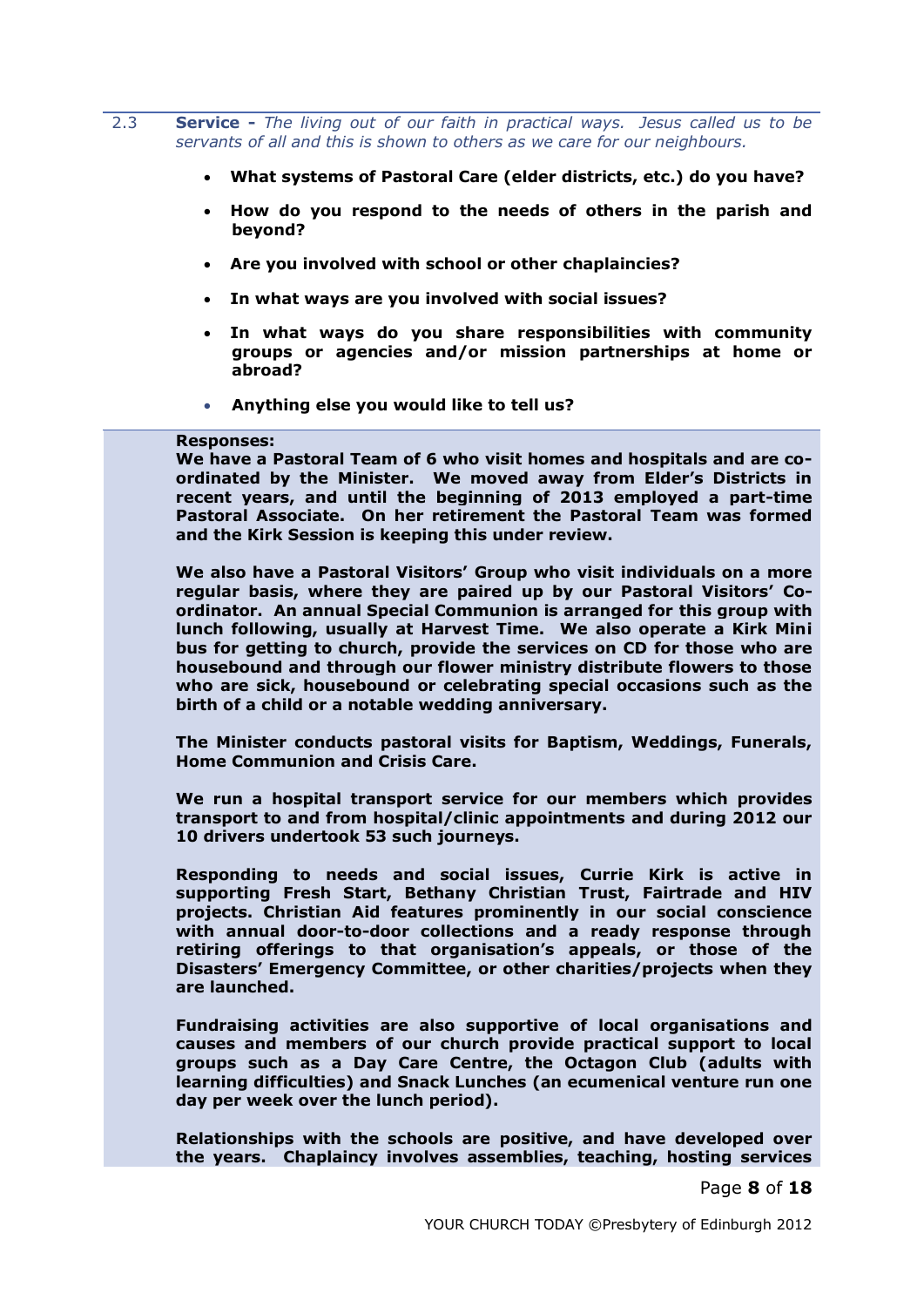**and visits to the Kirk, as well as being a listening ear to staff and pupils as appropriate. Specifically, the Minister is Chaplain to Nether Currie Primary School (approximately 1 hour, twice a month), Currie Primary School (approximately 1 hour, monthly/six weekly), Woodlands Special School (seasonal), and shares Chaplaincy at Currie High School with the minister of Juniper Green parish church (occasional Assemblies).** 

**We do not currently have Mission Partners since the Fucellas returned to Scotland from Thailand. We continue to support their former AIDS project, and our Mission & Outreach Committee are looking to where our next Mission Partnership will be.** 

**As from September, the Mission and Outreach Committee has set up a Café Church facility for secondary age pupils, having identified this need in the community.**

- 2.4 **Discipleship -** *The act of following Christ. It is about learning what it means to be a Christian as we experience life and question what we believe. The church should equip its members with "practical guidance for expressing their faith in the world during the week."*
	- **How do you help people of all ages grow in their faith?**
	- **In what ways do you promote personal devotions, private prayer and opportunities to reflect on life experiences?**
	- **Which resources do you use?**
	- **Anything else you would like to tell us?**

#### **Responses:**

**People are encouraged to grow in faith through worship, action and service. Opportunities for service abound in the life of the church, and many worshipping members are involved in some way or other in serving the life of the church and parish, and this is seen as faith in action.**

**Personal devotions are encouraged by offering various study materials, and we have taken part in the trypraying initiative over the last couple of years. It is hoped that spirituality is at the heart of worship and is encouraged to be integral to daily life.**

**Different Bible study resources, such as Daily Bread, Every Day with Jesus, Day by Day with God, New Daylight etc are offered for daily devotions, and different courses/groups have been offered to try to address different needs and preferences. A monthly Prayer Group meets to explore prayer and to offer prayer.** 

**While there is interest in these groups, there is often only a small uptake and often the same people. Worship therefore becomes the main vehicle to encourage the growth of faith and the devotional life.**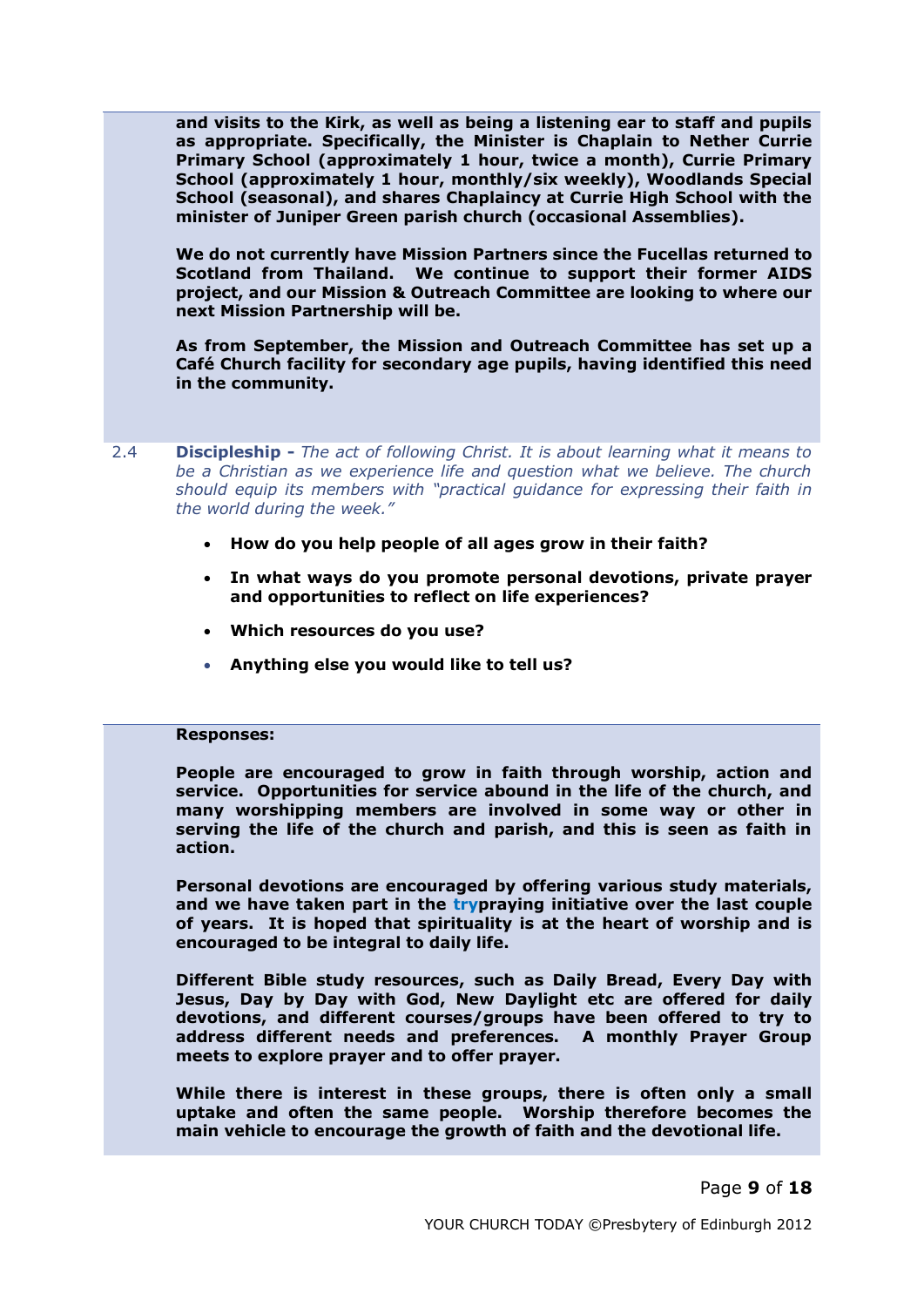- 2.5 **Fellowship -** *The opportunity of experiencing God's grace and love in and through God's people; this is about people really getting to know each other.*
	- **How do you build relationships within the church?**
	- **How do you encourage people to meet outwith worship?**
	- **Anything else you would like to tell us?**

#### **Responses:**

**Our Hospitality Committee arranges various opportunities throughout the year for building relationships in a social environment. This includes, lunches and concerts and quiz and family nights.** 

**Refreshments are served weekly following worship and all are encouraged to come along.** 

**Groups, such as the Kirk's Good Book Group, the Guild encourage friendships where there is a shared interest. Within the Community Snack Lunches (see 1.5) provide a gathering place, as does the local Senior Citizens' Club which provides an active programme throughout the year.**

**Our church halls provide a Community Hub for all sorts of groups which many of our members are involved in, ranging from Zumba to the Local History Society, and the Octagon Club for adults with additional needs.**

## <span id="page-9-0"></span>**3. Congregation and Wider Church**

- 3.1 **Wider church –** *Your relationships and involvement with Presbytery, central church structures and other denominations.*
	- **How would you describe your relationship with Presbytery?**
	- **Tell us about any relationships with Councils (and/or their committees) of the General Assembly.**
	- **Tell us about any ecumenical relationships.**
	- **Anything else you would like to tell us?**

#### **Responses:**

#### *Presbytery*

**While for most of our members the relationship with Presbytery tends to be limited to visits from Presbytery representatives or meeting with the Presbytery Clerk at worship in Currie Kirk where he is a member, the minister, session clerk and presbytery elder take an active part in the work of Presbytery. The minister has recently been appointed Convener of the Ministries Committee and through this appointment membership of the Strategy Group. The session clerk is Convener of the Deployment of Resources Committee, a member of the Strategy Group, a member of one of the Local Church Review Teams and a member of the group charged with responsibility for carrying out the interim/annual appraisals of the Presbytery Clerk. The presbytery elder** 

Page **10** of **18**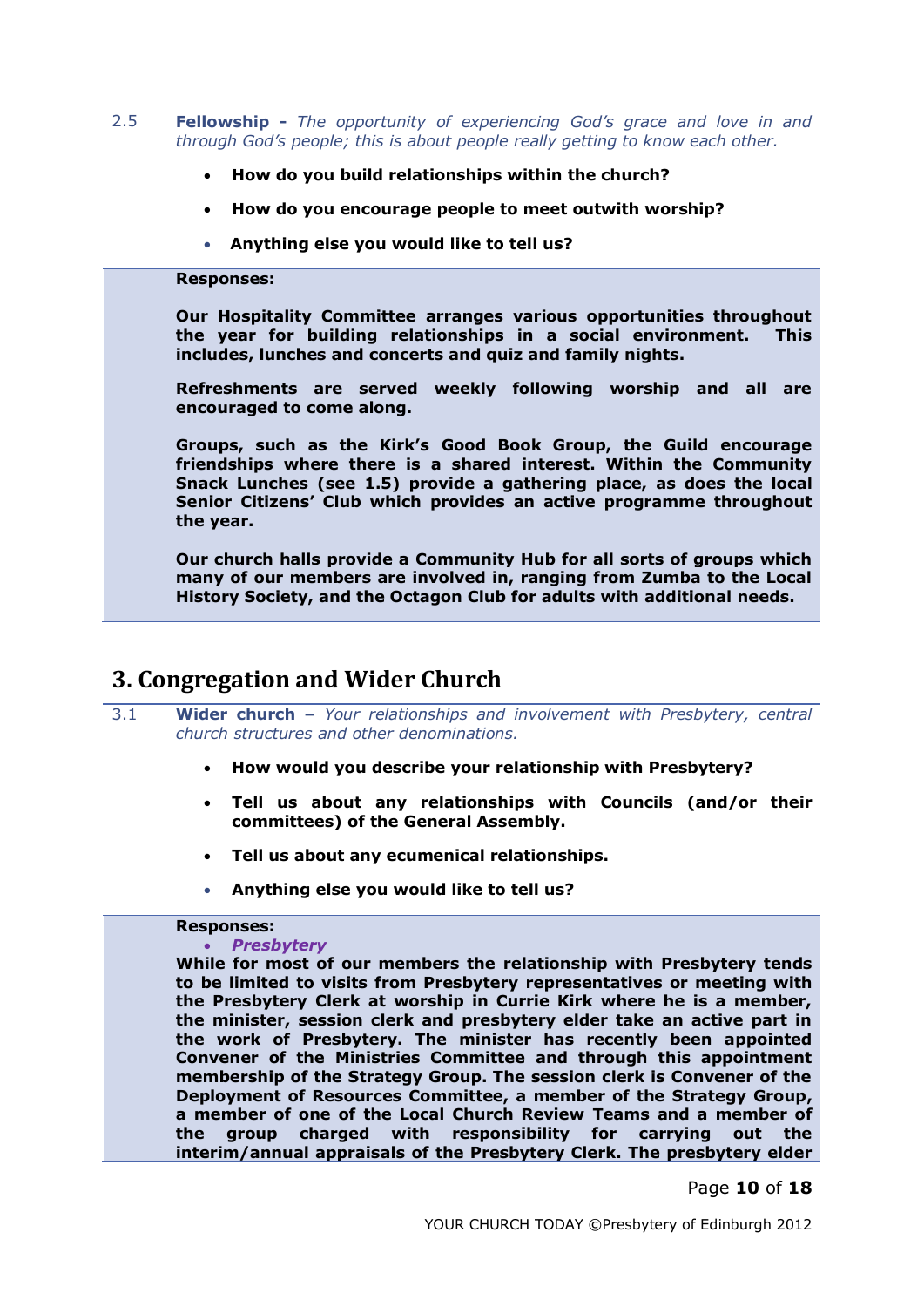**has recently been appointed a Presbytery Safeguarding Trainer. Presbytery business is reported upon regularly to Kirk Session.**

**We are grateful to Presbytery for putting us in touch with two people who are able to provide expert advice in analysing the specifications/quotes in regard to the possible installation of an audio visual system in the church.**

#### *General Assembly Councils/Committees*

**The session clerk is a member of the Stewardship staff support group of the Stewardship and Finance Committee.**

#### *Ecumenical Relationships*

**We have good relationships with Balerno and Juniper Green Parish Churches. Once a year there is a Joint Valley Service involving the three Church of Scotland congregations, a once a year pulpit swap again with the three Church of Scotland congregations and Holy Week services in which the local Roman Catholic Church participates on one of the evenings. There is an independent Baptist Church in the parish but relationships have not been fostered although these may develop as a result of our Sunday School (Kidz@Currie) being accommodated in their Hall as from the Autumn of 2013.**

**For a long number of years we provided financial support (£3,000 per annum) to Mike and Jane Fucella who were our mission partners in Thailand. This arrangement came to an end in June 2012 when Mike and Jane returned to work in Scotland. We are currently reassessing our options in respect of whether or not to establish a relationship with new mission partners, and for 2013 the £3,000 allocated to "mission partners' purposes" will be assigned to an Aids Project established by the Fucellas in Thailand.**

### <span id="page-10-0"></span>**4. Resources – people, buildings, money**

- 4.1 **Human Resources –** *People helping to make your mission statement a reality.* 
	- **Who are your ministry team members?**
	- **What support is there for your minister/ministry team including admin support?**
	- **How is training and development (in-service training, study leave, staff appraisals, etc.) supported?**
	- **With your present staffing and volunteers are you resourced to achieve the developments highlighted in this report?**
	- **Anything else you would like to tell us?**

#### **Responses:**

**There is no ministry team as such but we have a number of paid positions, namely organist, part-time church cleaner (5 hours per week), part-time halls' caretaker and part-time secretary (7.5 hours per week). Following a review of the cleaning arrangements at our Halls we have recruited a part-time cleaner (4.5 hours per week).**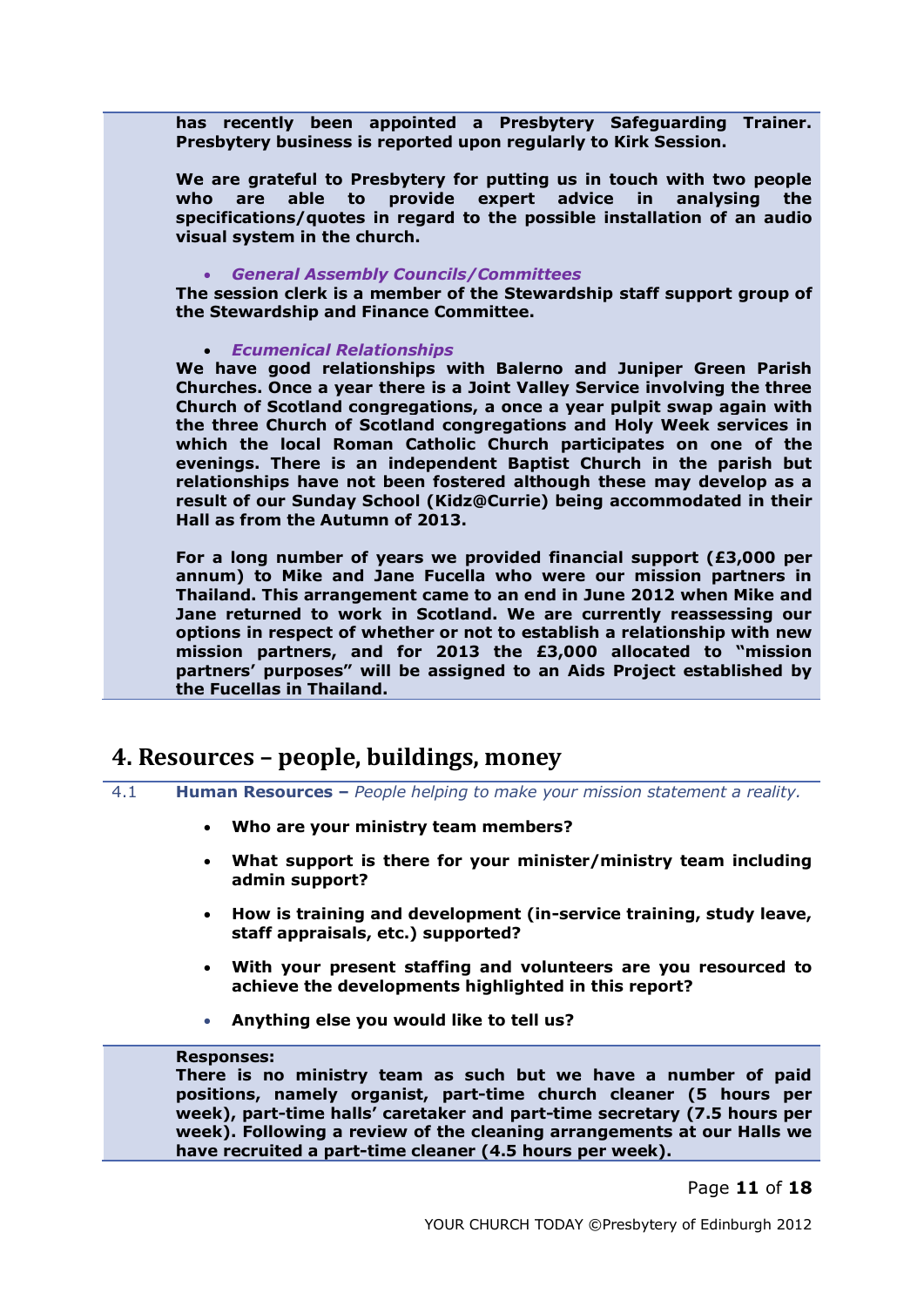**The minister is supported in worship by a 7 person worship team who undertake weekly prayers and full service in the minister's absence. In addition, there is a pool of 49 Scripture readers. Pastoral support is provided by a team of 6 people, and during the minister's absences the retired pastoral associate provides cover and also support in the event of "too many" funerals in a week.**

**Our minister takes annual study leave. Kirk Session is supportive of training and development needs and some Session members have participated in Presbytery training, e.g. Welcome Ministry.**

**We have a good number of volunteers working within our committee structure (See Facts and Figures 1.3), plus teams of people welcoming folk into the church on Sunday mornings and people providing refreshments after worship. The BB captain and his team, Kidz@Currie (Sunday School), and Guild committee are all volunteers.** 

**While we manage for the present with the existing level of volunteers, there is concern that because of the age profile of our congregation we will not be able to sustain these levels. In general, the younger element of our membership find that work/family commitments are such that there is little time for voluntary work. In a nutshell, within the 25 – 44 age group figures only 6 (includes 2 BB Officers) are giving time as church volunteers and within the 45 to 64 age group the relative figure is 35.**

4.2 **Buildings –** *Sanctuary, halls, manse, church officer's house, etc.*

- **How are your premises used?**
- **What is their state of repair?**
- **Describe their suitability for purpose?**
- **What projects (refurbishment, repair, extension) are in hand or planned?**
- **Anything else you would like to tell us?**

#### **Responses:**

#### *The Church*

**The Quinquennial Report of 2008 highlighted a number of issues which detracted from the sense of wellbeing in the Church buildings, including th***e* **failed sink unit and floor coverings in the Utility Area and the lack of a good spacious toilet facility.** 

**To address the issues, Kirk Session has approved a £200,000 plan which will be implemented in 2014. The plan follows six general themes, namely to comply fully with the spirit of the Disability Discrimination Act (wheelchair access/toilet facilities accessible to wheelchair users), to convert the east transept to a multipurpose space, to install an audio visual system, to improve the heating throughout the buildings, to create kitchen/pantry facilities which would enable greater flexibility in the use of the Session House and to extend the Link Building northwards creating a spacious, flexible area for fellowship.**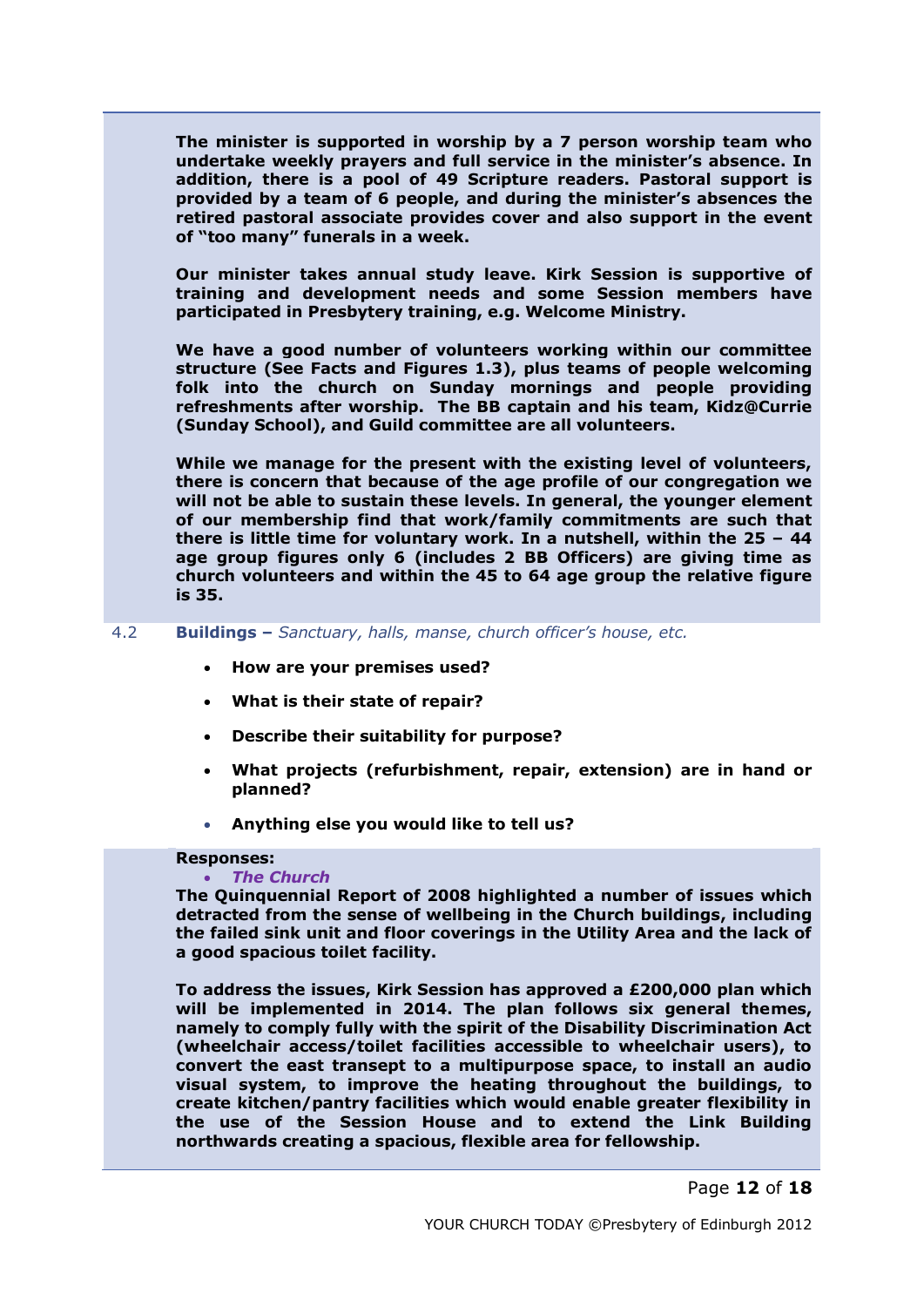**The redevelopment work at the church will enable us to terminate our tenancy of the building currently used for Sunday School and refreshments after worship. This will result in an annual saving of circa £3,500.**

#### *Gibson Craig Halls*

**Our Halls are used extensively with very few vacant "slots". Within Currie there is no major provider of accommodation for community events other than the church and therefore the Gibson Craig Halls are used by many community groups (70% of our regular lets). While annual rental income amounts to around £22,000 (11% of total income), we are conscious of the tension between keeping in balance the financial stream and space for church mission purposes.** 

**Internally the Halls are in a good state of repair. The Church Office, kitchen and rear hall were redecorated this year and it is planned to budget in 2014 for redecoration of the main hall. There is a possibility that after sixty years of wear the floor in the main hall may have to be replaced, but this will be a matter we will be looking for guidance on from the Property Quinquennial team when they visit later this year. Estimated cost of a replacement floor is £12,000.**

**Consequent upon the granting of the Public Entertainment Licence for the Gibson Craig Halls in 2011 certain health and safety issues require to be addressed. These include:**

- **The creation of a new, gated pedestrian path at the extreme west (Balerno) end of the car park, linking up with the slabbed path along the west side of the hall (a right-of-way to the Guide Hall) and also the main hall entrance. The path would be separated from the car park by a wrought iron railing for safety.**
- **The creation of a new, ramped emergency exit designed to serve both the main entrance and the front hall, with appropriate alterations to the steps.**
- **The widening of the vehicle access by the width of the pillars on either side of the opening, the pillars being reinstated in the new position.**
- **The repositioning, and the increasing, of car park spaces, two to the west and three to the east side of the vehicle entrance. This will necessitate the removal of the kerbed and chipped areas and the replacement of the existing trees with three columnar yews (which the Council deem more appropriate). The notice board will remain in situ.**
- **Clearly defined "no parking" areas (possibly by hatching).**

**We await definitive costs for the work and while a Budget of £15,000 has been made available it may not be sufficient. In that event we will look at whether rather than using a sole contractor, a cheaper option might be to try and break the project down into smaller units, (although it does not naturally lend itself to this approach) and make use of local contractors.**

#### *Manse*

**The manse is in a good state of repair and subject to annual inspection with any areas of concern highlighted dealt with as and when required**.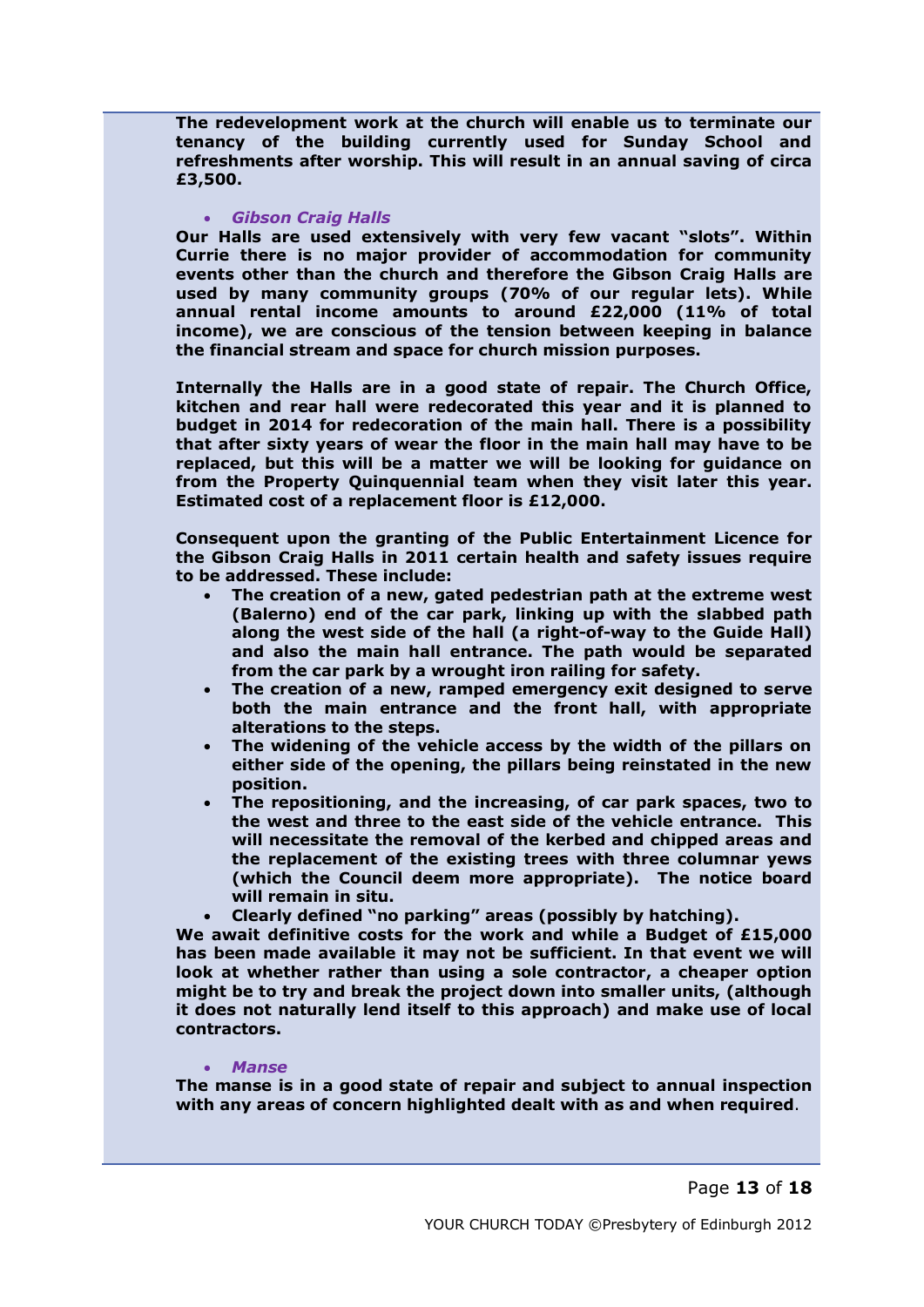#### 4.3 **Money** – *Income, reserves, stewardship, etc.*

- **Comment on your ability to finance all you are currently doing.**
- **How is the work of your church financed – is it mainly from givings or is it dependent on income from hall lettings, legacy interest, etc?**
- **Are you over-dependent on givings from any particular age group or individuals?**
- **When did you last address stewardship, what stewardship programme are you using and when will stewardship next be addressed?**
- **Anything else you would like to tell us?**

#### Responses:

**Currently, we are able to finance all that we do. The Finance Group operate on a five year Budget programme with a traffic light system tracking income and expenditure over that period. The 2013 Budget shows a forecasted deficit of £17,016 but this is within the Finance Group's tolerance level set at 10%.**

**The redevelopment of our church is a significant future expenditure at £200,000. However, we have been allocating £20,000 per annum towards the project for a number of years and now have circa £100,000 set aside. The Listed Places of Worship VAT Grant Scheme should enable us to recover much of the VAT and as there are various allowances/contingencies for costs that might not arise the net spend should be well under £200,000. We will, however, be making grant applications to appropriate bodies and have applied for a £50,000 loan from the Central Fabric Fund which would only be drawn down as a last resort.**

**Our annual income is heavily dependent upon members' offerings. Including Gift Aid recovered, 80% of income is offerings based. Of the remaining 20%, rental income from our halls accounts for 11%.**

**We regularly update our givings profile which is devised on an age related basis. From this we know that the largest proportion of our givings - 20% - comes from the 80 -84 age group, while 70% comes from those aged 65 and over. Projecting forward enables us to predict that in ten years' time our total ordinary offerings will decrease by 30/40%. This is a major concern given the age profile of our congregation in the 25 – 44 group.**

**As we had already undertaken a Stewardship Money Programme in 2010, when we decided to adopt the Stewardship Season Programme we focused on time in 2012 and on talents in 2013. Money will again be the focus in 2014.**

**While we are very supportive of the underlying ethos of Ministries and Mission, we have a concern that the formula used discriminates against the wealthier churches. Currie Kirk is not in this category, but nevertheless we feel that with financial resources tightening across many parts of the community/country, a more equitable system needs** 

Page **14** of **18**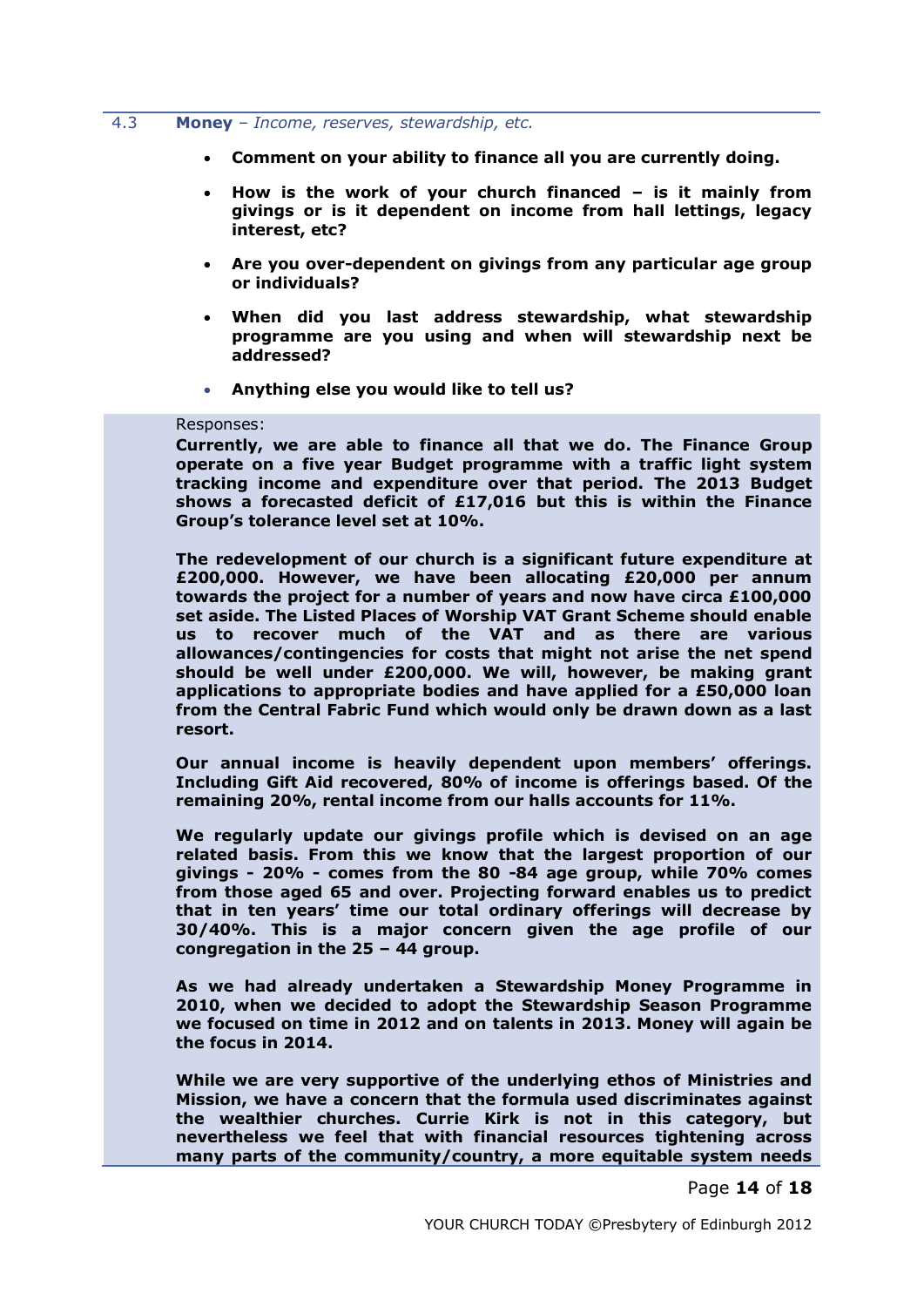**to be found which will enable wealthier churches to spend more in local mission while still contributing significantly to the wider work of the Church.**

## <span id="page-14-0"></span>**5. Presbytery Plan**

5.1 **Presbytery Plan** *– A Plan for Presbytery 2012-2022.*

*Currie*



#### **History**

**Currie is a historic Kirk with roots traced back over a thousand years. The present church was constructed in 1784 and the Gibson Craig Halls in 1901.** 

**The Parish**

**The parish of Currie is the middle one of three parishes stretching westwards from Edinburgh, beyond the City Bypass along the A70 Lanark Road and the Water of Leith valley. The origins of the Kirk and early village lie back in the 13th Century and while some ribbon housing development took place in the inter-war years along Lanark Road, modern Currie was developed in the 1950's and 60's. It is now a commuter village for Edinburgh comprising low-rise low-density villa housing with private gardens.**

**Education is provided by Currie and Nether Currie Primary Schools and by Currie High School.**

**North of the main residential area but within the parish bounds is the extensive Riccarton Campus of Heriot-Watt University, which in addition to being a major seat of learning and term-time home to many students, is the major source of employment in the area.**

**The resident population was estimated to be just over 8,700 people in 2008 and with accommodation for more than 1,600 students in the Riccarton Campus; the population structure is heavily weighted towards the student (16 to 24 years) age group. A quarter of all Currie's population are in this age group compared to 14% for the city. For further comparison the neighbouring parishes of Balerno and Juniper Green both have student age groups of 10% of the total population.**

**There are development plans which would markedly increase the size of the parish population and alter considerably the social mix as well as introducing other forms of commercial activity.**

#### **Mission**

**Currie Kirk is a community based congregation and its mission is to the whole community although the student population at Heriot Watt is a matter for the wider church as well. Although the building suggests a country church, the challenge for the Minister and Kirk Session is to** 

Page **15** of **18**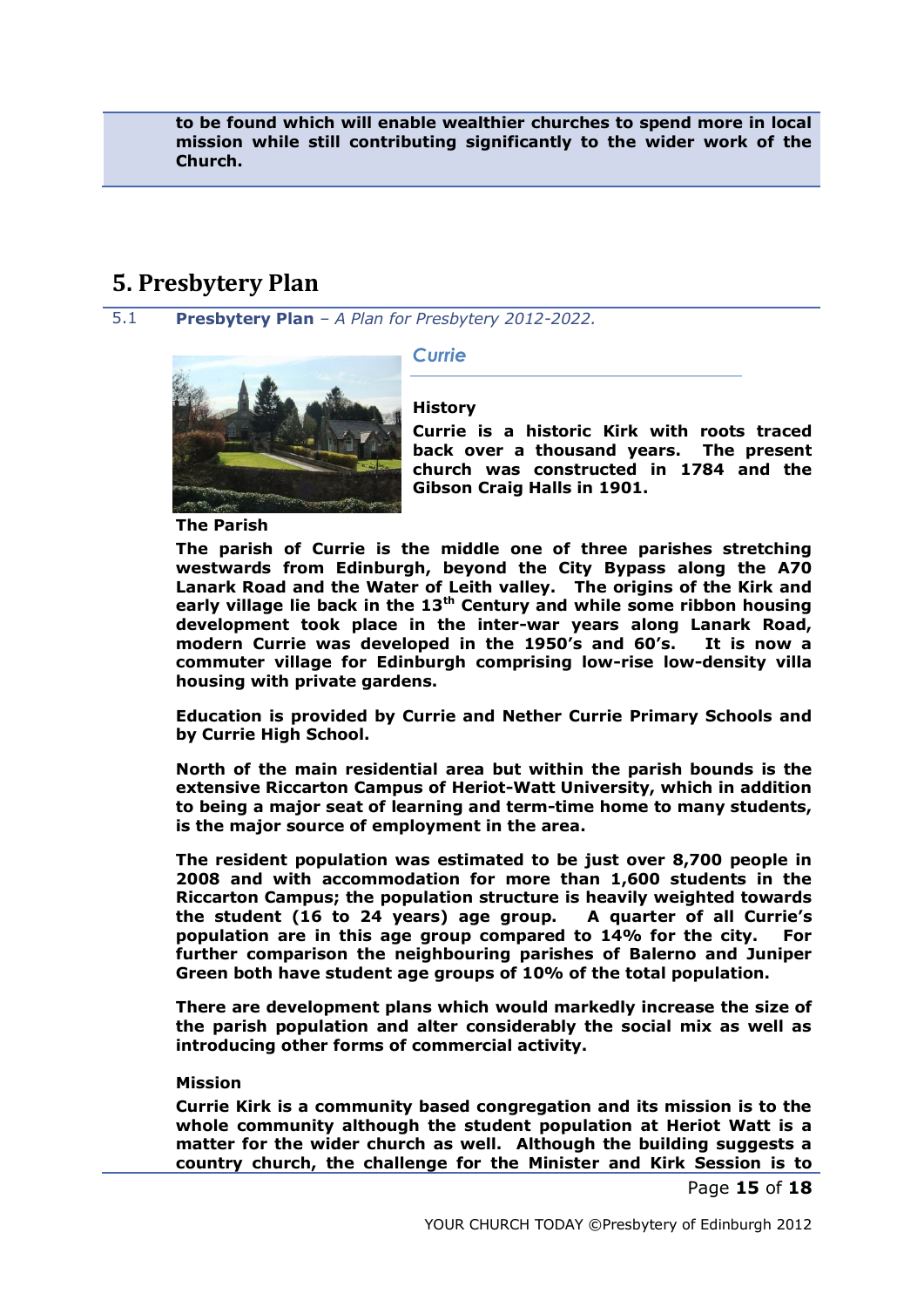**work on the scale appropriate to the challenges of a significant city parish. In particular there should be a focus on:**

- **young families**
- **building community, and**
- **developing leadership.**

**The congregation should continue to develop links with neighbouring congregations along the Water of Leith.**

#### **Presbytery Plan**

**Currie Kirk should be led by one Minister of Word and Sacrament inducted on a basis of Unrestricted Tenure.**

- **How do you see the above being worked out?**
- **Anything else you would like to tell us?**

#### Responses:

**Currie Kirk already operates on a significant scale, and has looked to address the suggested areas for focus accordingly. We have established Messy Church and a Summer Holiday Club in the last couple of years to appeal to young families, and in September of 2013 established a Café Church initiative for youth. Messy Church regularly attracts around 40 children and 30 accompanying adults to its gatherings, and this year's Holiday Club had 50 children registered.**

**Currie is very much a community and a large community, so building community is a challenge for the church and other community groups. We are represented on Community Council, and are part of an on-going Community Glue project to link up more with all the different groups/associations that are represented in the community, so that we all might communicate better with one another.**

**Our church halls are the "Community Centre" and we have an open policy for advertising and usage, having recently gone through refurbishment and upgrading to gain a Public Entertainment Licence.**

**Our Kirk Building is part of an on-going redevelopment plan, which will see the space being more open and user friendly with disabled access, and new audio visual technology. A beautiful historic building in a less than central location is always a challenge, but Currie Kirk is looking to build on the past for the future.** 

**Developing leadership remains a real challenge in order to continue our current work as well as looking to develop that for the future. An ageing membership and a high pastoral demand in the community are real challenges. Leadership for new initiatives is hard to find as people already find themselves over committed in other ways.**

**Developing links with the neighbouring congregations is on-going. We have an annual joint service and a pulpit swap each year too. Holy Week services have been shared over the last few years, and there is a willingness to share further in appropriate ways. The ministers meet throughout the year to build on these relationships and support one another.**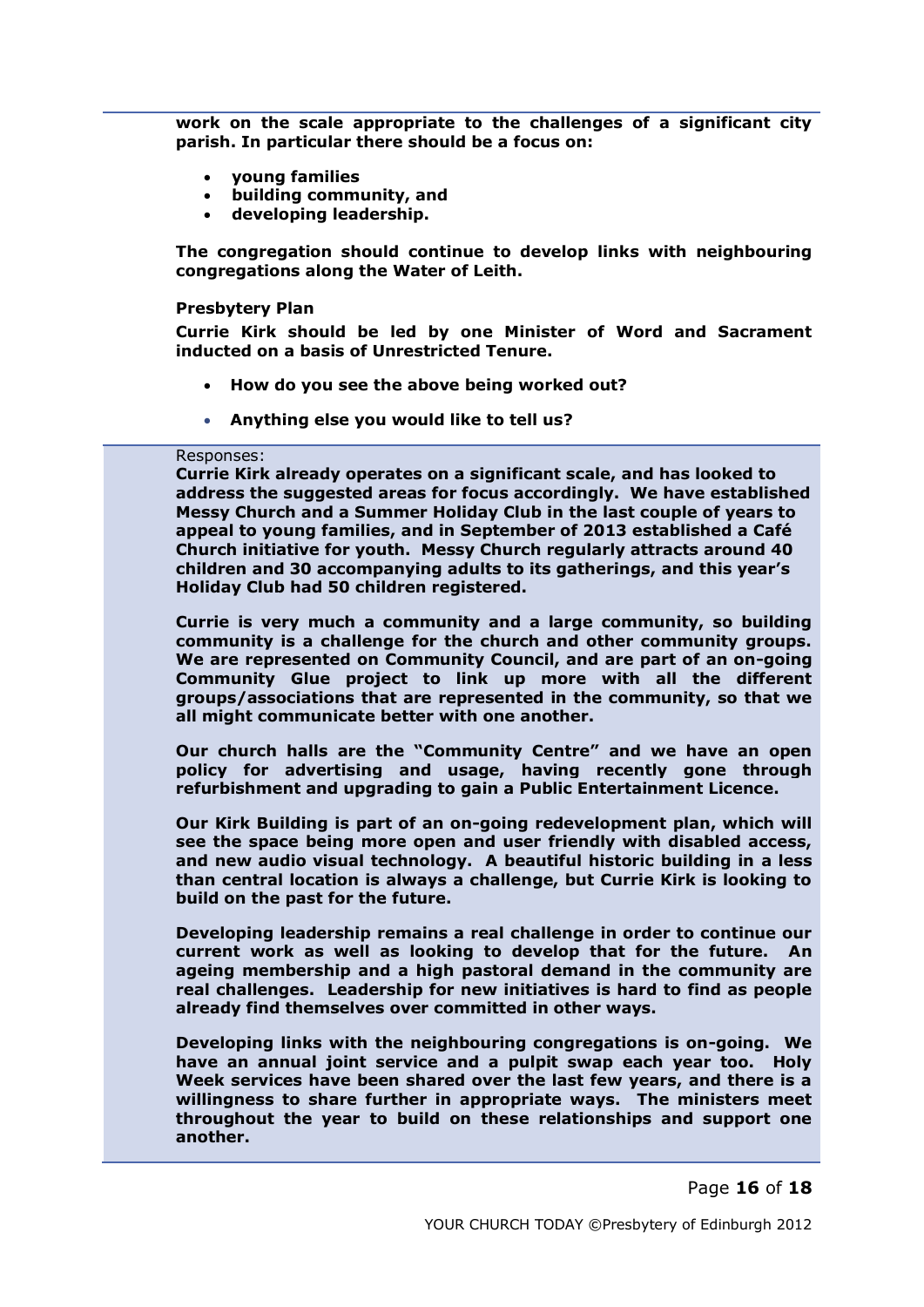## <span id="page-16-0"></span>**6. Communication**

6.1 **Communication Strategy –** *Tell us about your communication strategy/plan including website use:*

- **How do you promote your vision and mission?**
- **How do you keep in touch with members?**
- **How do you encourage members to keep in touch with one another?**
- **How do you advertise your church and its activities?**
- **Anything else you would like to tell us?**

#### Responses:

**Our Communication Strategy is modelled on that of Presbytery adapted to suit our local situation and followed by all our Committees.** 

**Our Mission Statement** *"Where Faith and Life Cross Paths"* **is visible on all our documents, i.e. letterheads, posters, weekly Orders of Service, magazine and website.**

**Included in the Orders of Service is an Update section which highlights church events/activities both locally and, when appropriate, those in other churches within the Presbytery.** 

**Our magazine, "***Clipboard",* **is published nine times a year and delivered to all our members including a number of associate members who have expressed a desire to maintain contact with the church in this way. This year the Christmas edition will be delivered to every home in the parish at the same time as our annual Christmas Card. Clipboard is also available in the Local Library, Medical Practice, Dentists, Opticians and in colour on our website.**

**Our website was redesigned three years ago to make it more userfriendly and every effort is made to ensure that it is up-to-date as it is regarded as an important outreach tool in relation to our connecting with people who may be looking for a "church home". We also see the website as having an environmental capability as we seek to encourage our members (target 100) to take Clipboard electronically and save paper and printing costs. The website calendar is also used for advertising our services, messy church and holiday club.**

**We have notice boards both within and outside the Gibson Craig Halls and by operating an open advertising policy we advertise events on behalf of the community so long as they do not offend our Christian principles. The railings outside the Halls are ideal for banner advertising.**

**We also make use of digital signage available in the local Post Office to advertise our Sunday Services and special Services during Christmas and Easter.**

**We encourage members to keep in touch with each other by offering fellowship after services, occasional congregational lunches and a variety of social events over the year.**